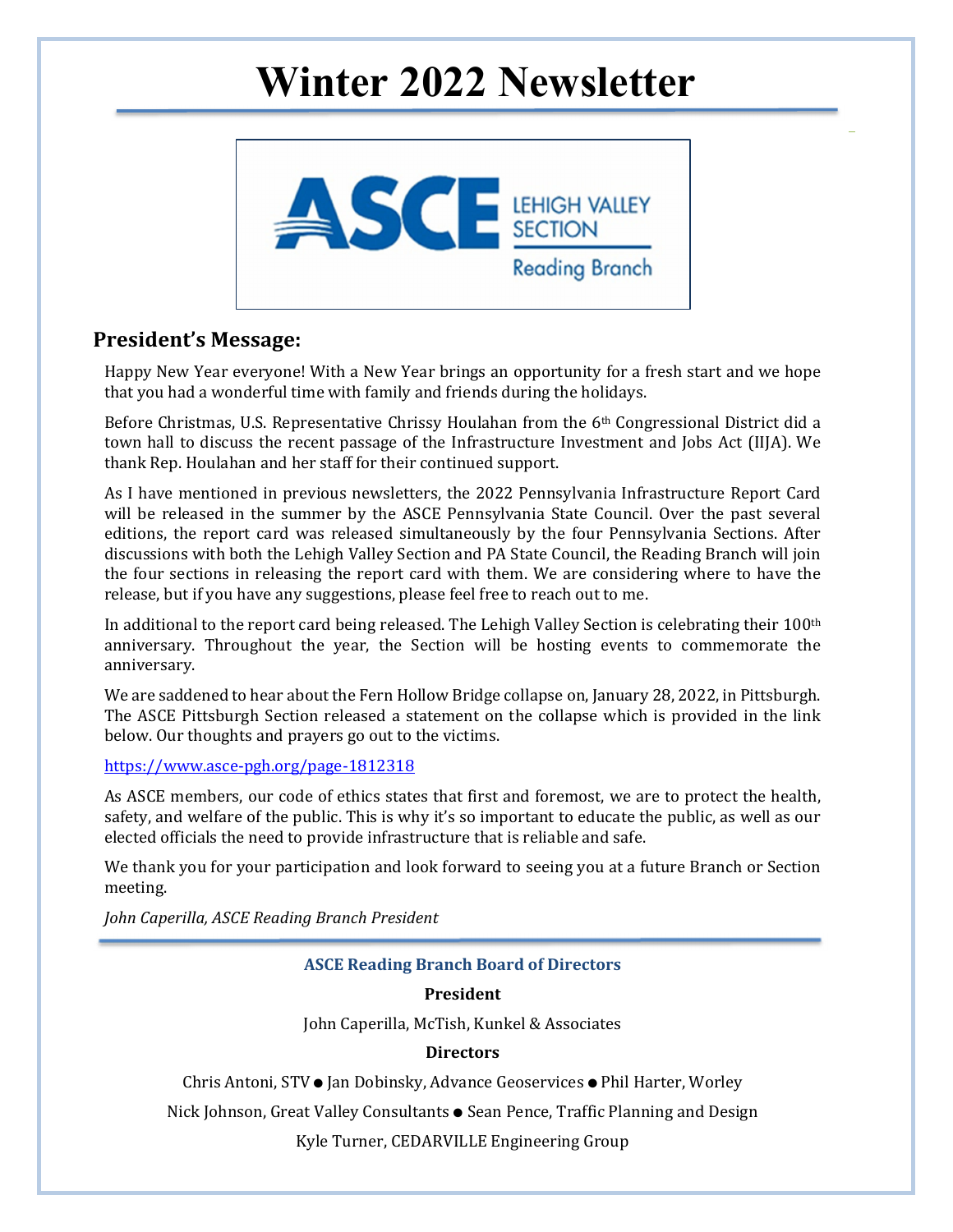# **Historic Civil Engineering Sites Across the Reading Branch:**

As the Lehigh Valley Section celebrates the 100<sup>th</sup> Anniversary of the founding of their section in  $2022$ , the 100<sup>th</sup> Anniversary Committee is traveling around the Section to identify key sites and landmarks. While the Reading Branch was founded in 1975 by the Philadelphia Section, in 2017 the Reading Branch was transferred to the Lehigh Valley Section, and we are pleased to be part of their celebration and this assignment. Over the next several newsletters we will highlight a couple of sites here in the Branch and provide some background information along with some photos.



**Gruber Wagon Works – Bern Township, PA**

The Gruber Wagon Works is located at the Berks County Heritage Center in Bern Township. However, this is not the original location of this historic building. Erected by Franklin H. Gruber in 1882 in Mount Pleasant, just outside of Leesport, the Gruber Wagon Works was active for almost 100 years. At its peak in the 1920's, the Gruber Wagon Works employed over 20 men and built over 100 wagons a year. As the automobile became more popular, the need for wagons decreased significantly. Even with the change in how people traveled, the Gruber family continued to provide wooden truck bodies and socket wrenches as a supplement to building and repairing wagons in addition to continuing to make wagons, primarily for the Amish Community. The Gruber Wagon Works closed its doors for good in the early 1970's.

Around the same time, the U.S. Army Corps of Engineers, under authorization by Congress, was working on a flood control project for part of the Schuylkill River Valley. The construction of Blue Marsh Lake began in 1974. In order to protect the rich history of the Wagon works, The Corps, moved the Wagon Works to a new location. During the winter of 1976-77, the Gruber Wagon Works structure and its machinery was moved to its current location in Bern Township. In 1978, the Gruber Wagon Works was designated as a National Historical Landmark.

There is a video which is about a half an hour in length that explains how the move was completed. Please see the link below to watch at your leisure. Also provided are a couple of websites that provide a more detailed history about the Wagon Works.

*https://www.bctv.org/video/moving‐of‐the‐gruber‐wagon‐works‐5‐18‐21/* 

*https://goreadingberks.com/gruber‐wagon‐works/*

*https://www.co.berks.pa.us/Dept/Parks/Pages/GruberWagonWorks.aspx*

*https://www.loc.gov/item/pa0102/*